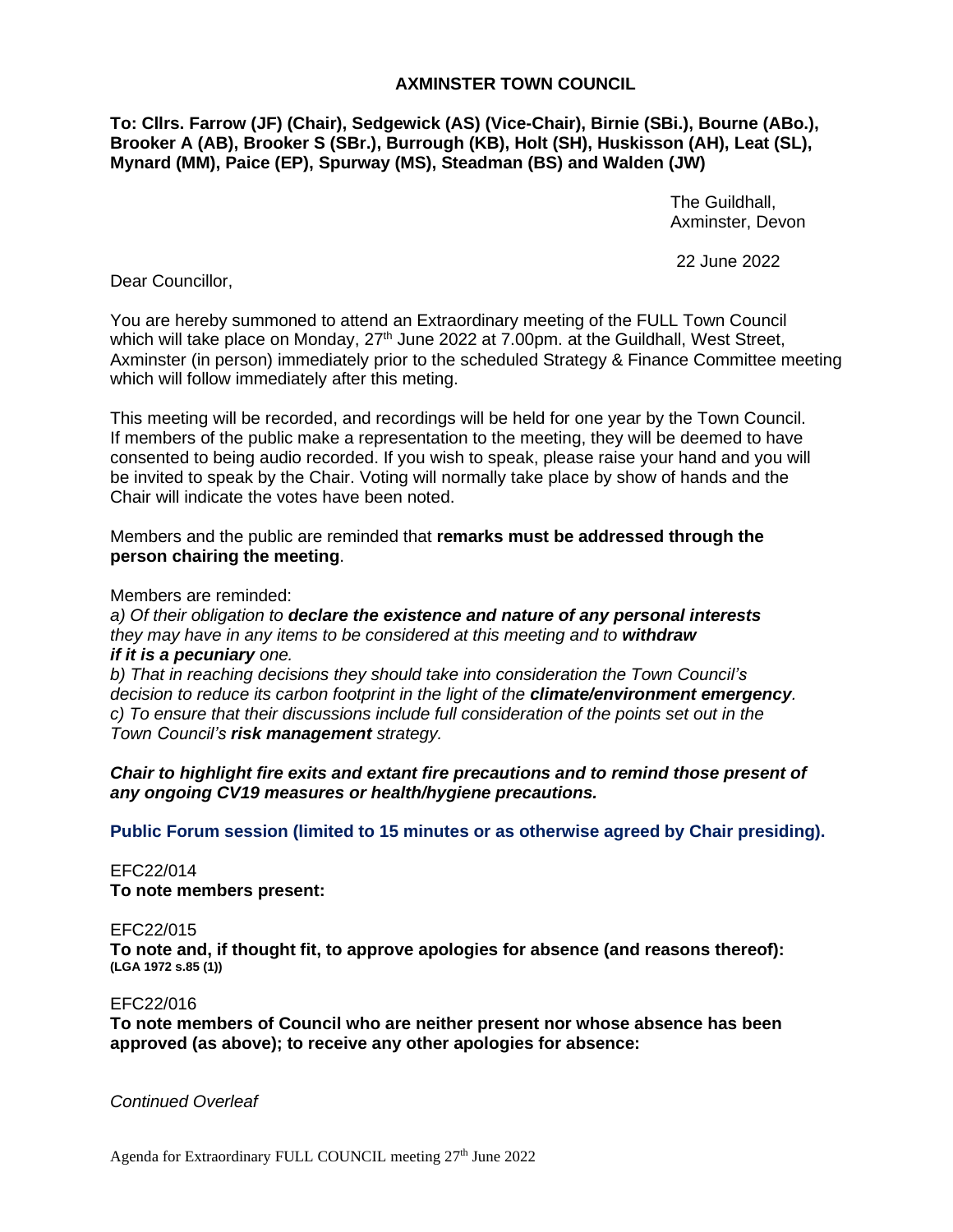# EFC22/017

**To receive any declarations of interest from members of the committee in relation to items of business on this agenda and to note any dispensations previously afforded:** *This does not preclude the need for members to declare any additional interests that may* 

#### *arise during the meeting.*

At the FULL Council meeting held 14/02/2022, Cllr. Farrow was afforded a dispensation\* to discuss and vote upon matters pertaining to parish allotments. This dispensation applies until May 2023 (unless rescinded prior to that date) and is afforded in respect of Cllr. Farrow's disclosable pecuniary interests as set out in the Register of Members Interests. *\* Localism Act 2011 (s.33)*

#### EFC22/018

**To consider and, if thought fit, to approve the minutes of the Ordinary Meeting of the FULL Council held on Monday 16th May 2022 as previously circulated to members and published online:**

# EFC22/019

**To consider any matters arising from the minutes of that meeting:**

#### EFC22/020

**To consider and, if thought fit, to approve the minutes of the Ordinary Meeting of the FULL Council held on Monday 13 th June 2022 as previously circulated to members and published online:**

#### EFC22/021

**To consider any matters arising from the minutes of that meeting:**

#### EFC22/022

**To note the minutes of the following Committee meetings held (as dated below) and to consider any matters arising from those minutes:**

a) Employment Committee meeting - 17<sup>th</sup> May 2022

- b) Planning Committee meeting 30<sup>th</sup> May 2022
- c) Strategy and Finance Committee meeting 30<sup>th</sup> May 2022

d) Operations Committee meeting - 7<sup>th</sup> June 2022

e) Employment Committee meeting - 21<sup>st</sup> June 2022

# EFC22/023

# **To consider the recommendations from those committees (as per the minutes published online) and, if thought fit, to approve these as Council policy (by way of resolution): \***

*\* Only recommendations which fall outside of the relevant Committee's Terms of Reference require FULL Council approval, unless the relevant Committee has formally deferred the decision to FULL Council, as specified within the minutes of that meeting.*

#### EFC22/024

**To consider any matters listed on this agenda that Councillors consider should be dealt with as confidential business as per the provisions of The Public Bodies (Admission to Meetings) Act 1960 (other than those already shown below as Part Two business – see agenda items EFC22/037 to 038 incl.):**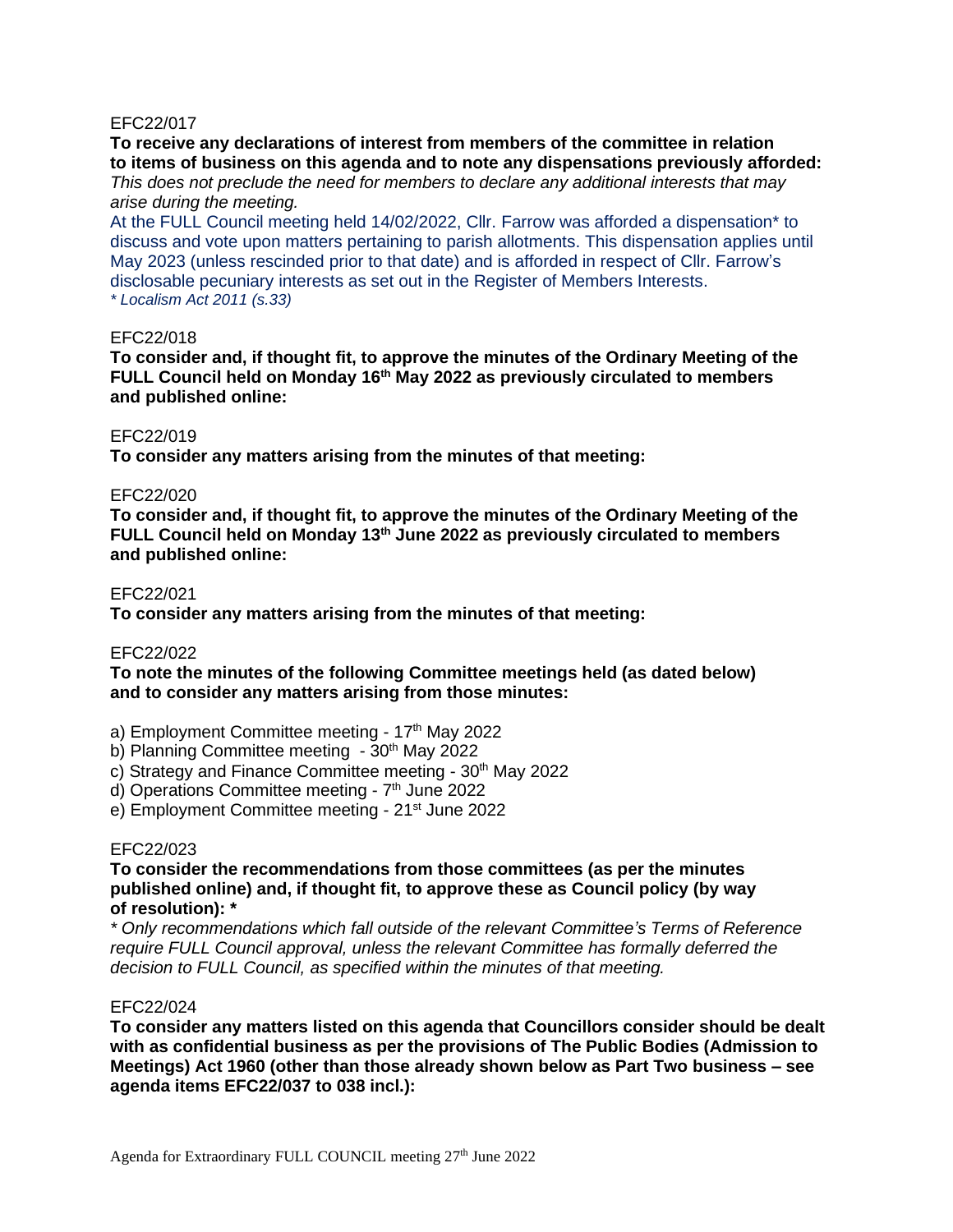# **Council Business to be considered:**

# EFC22/025

**To ratify a delegated decision made by the Chair of the Council (due to the limited timescales involved) that the Council should apply to the GWR Community Fund for a grant award towards the Feasibility/Scoping expenditure relating to the proposed "Green Wedge" project.**

#### EFC22/026

**To ratify a recommendation of the Strategy and Finance Committee meeting (held 30th May 2022) to award a Community Grant of £2000 to Nourish Axminster.**

# EFC22/027

**To consider an urgent request for a Community Grant Award of £1976 from Axminster Skate Park (charity) to cover the insurance costs of the new skatepark for the period June 2022 to June 2023.**

#### EFC22/028

**To consider whether the Town Council wishes to register any objections to most recent HATOC (Highways and Traffic Orders Committee) Amendment Order for three locations within Axminster; Sector Lane, Tigers Way and Woodbury Park.** 

# EFC22/029

**To note the revised budget forecast figure for FY22-23 in respect of anticipated staff costs and to approve the amendment to the budget forecast in this regard; RFO to speak on this matter (see Employment Committee meeting minutes for 17/5/2022).**

#### EFC22/030

**To consider and, if thought fit, to approve the signing of the EDDC S106 Grant Funding Agreement for £15,000 towards the costs of the Climbing Wall (Play) Installation at Jubilee Field (agreement will be between EDDC and Axminster Town Council) – agreement to be signed by both Chair and Vice-Chair, and witnessed by Proper officer.**

#### EFC22/031

**To note the receipt of the Internal Auditor's report for the Financial Year 2021-22, and to consider content. If thought fit, to approve the report for submission to the External Auditor.**

# EFC22/032

**To consider, and if thought fit, to approve Section ONE (Governance Statement) of the Annual Governance and Accountability Return (AGAR-3) for Axminster Town Council in respect of the Financial Year 2021-22 and to authorise that this be signed on behalf of the Town Council and submitted to the External Auditor by the deadline of 30th June 2022.**

# EFC22/033

**To consider, and if thought fit, to approve Section TWO (Accounting Statements) of the Annual Governance and Accountability Return (AGAR-3) for Axminster Town Council in respect of the Financial Year 2021-22 and to authorise that this be signed on behalf of the Town Council and submitted to the External Auditor by the deadline of 30th June 2022.**

# *Continued Overleaf*